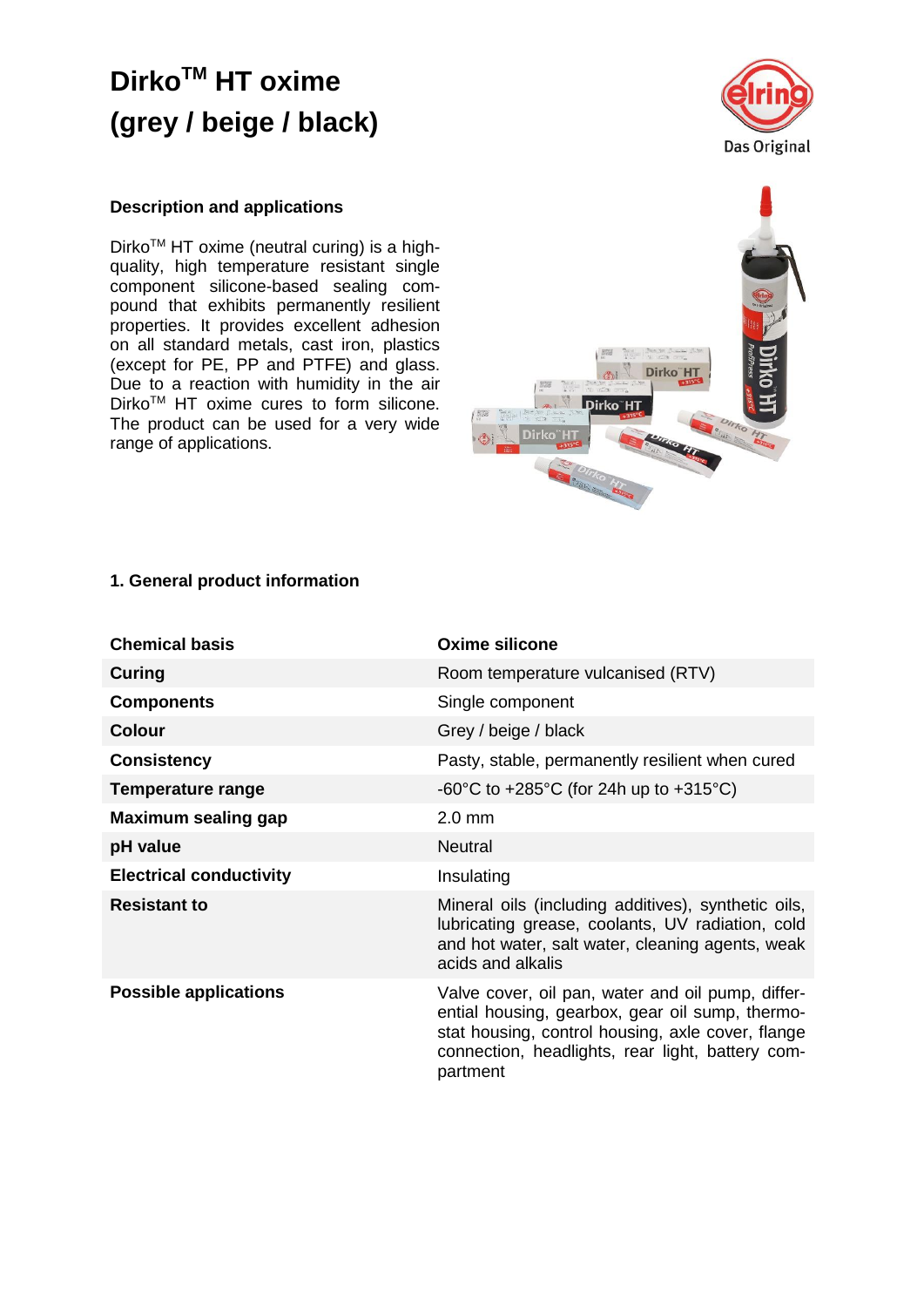

## **2. Technical data**

### **2.1 General properties**

| <b>Measured variable</b>                                    | Value                                 | <b>Test standard</b>   |
|-------------------------------------------------------------|---------------------------------------|------------------------|
| <b>Shore A hardness</b>                                     | $40 \pm 5$                            | <b>DIN 53505</b>       |
| <b>Density</b>                                              | $1.18 \pm 0.2$ g/ml                   | <b>DIN 53479</b>       |
| <b>Skin formation time</b><br>(23°C, 50% relative humidity) | $5 - 10$ min                          | <b>DIN EN ISO 291</b>  |
| <b>Curing time</b><br>(23°C, 50% relative humidity)         | Approx. 4.5 mm / 24 h  DIN EN ISO 291 |                        |
| Elastic modulus 100%                                        | $1.0 \pm 0.2$ N/mm <sup>2</sup>       | <b>DIN EN ISO 8339</b> |
| <b>Elongation at break</b>                                  | $400 \pm 100 \%$                      | <b>DIN 53504</b>       |
| <b>Tensile strength</b>                                     | $3.3 \pm 0.2$ N/mm <sup>2</sup>       | <b>DIN 53504</b>       |

### **2.2 Media resistance**

To demonstrate the media resistance of the sealing compound, the test specimens are stored in the relevant medium for the specified duration. The tensile shear strength is then determined (ISO 4587). The following table shows the percentage variation in the tensile shear strength from the initial value without the influence of the medium.

| <b>Medium</b>                  | <b>Property</b>                          | <b>Temperature</b><br>[°C] | <b>Variation</b><br>from initial value [%] |       |        |
|--------------------------------|------------------------------------------|----------------------------|--------------------------------------------|-------|--------|
|                                |                                          |                            | 250 h                                      | 500 h | 1000 h |
| Air                            | Elongation at break (%)                  | 250                        | $-2$                                       | 4     | 31     |
|                                | Tensile strength<br>(N/mm <sup>2</sup> ) | 250                        | 44                                         | 43    | 32     |
|                                | Elongation at break (%)                  | 285                        | 50                                         | 62    | 83     |
|                                | Tensile strength<br>(N/mm <sup>2</sup> ) | 285                        | 1                                          | $-15$ | $-20$  |
| <b>Engine oil</b>              | Elongation at break (%)                  | 120                        | 21                                         | 33    | 45     |
|                                | Tensile strength<br>(N/mm <sup>2</sup> ) | 120                        | -9                                         | $-15$ | $-50$  |
| <b>Water/glycol</b><br>(50/50) | Elongation at break (%)                  | 95                         | 1                                          | 11    | $-12$  |
|                                | Tensile strength<br>(N/mm <sup>2</sup> ) | 95                         | 84                                         | 87    | 69     |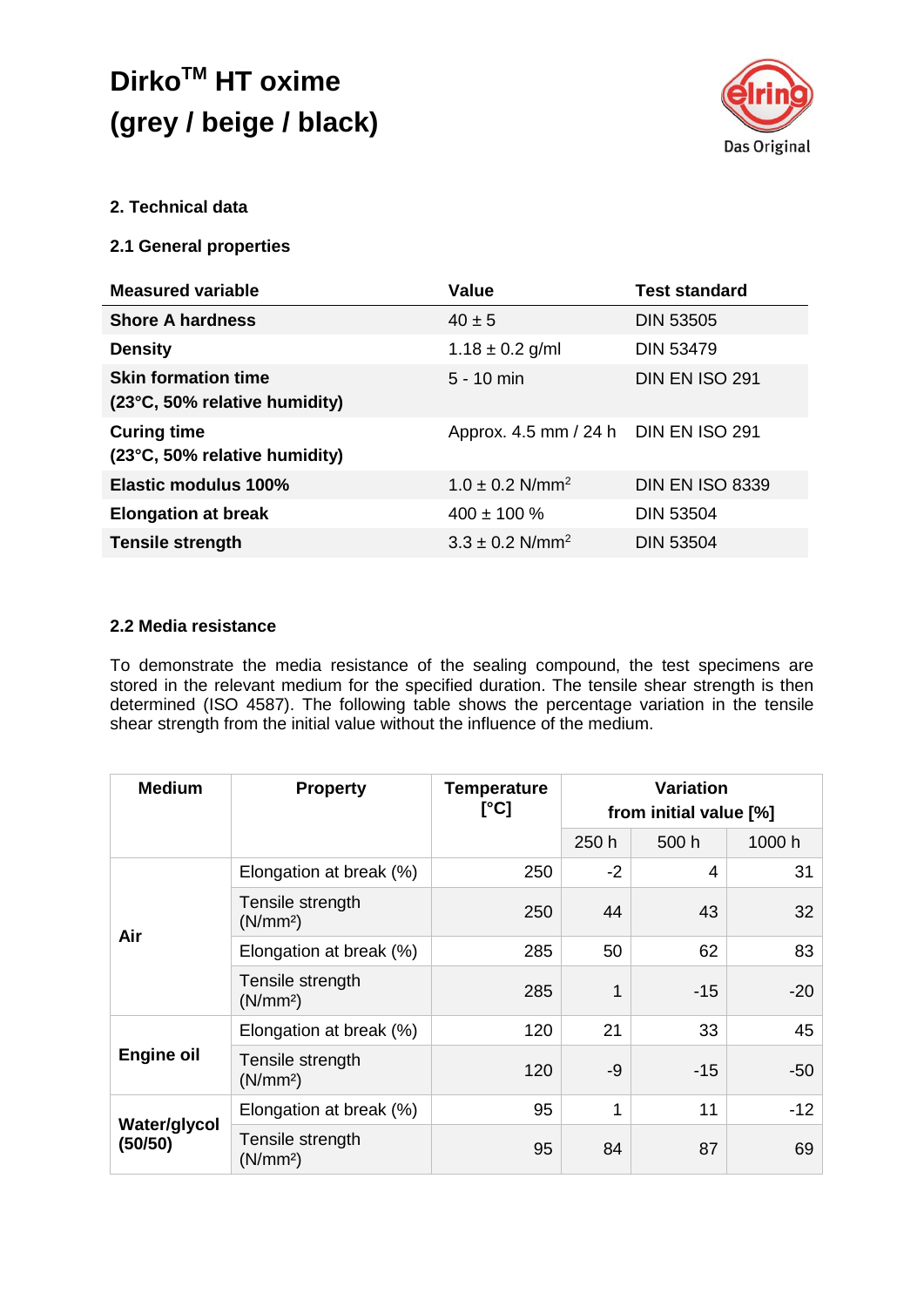

## **2.3 Curing rate**

The curing rate depends on the temperature and humidity. The higher the temperature and the humidity, the faster Dirko™ HT oxime cures to form silicone. The lower diagram shows the progression of the curing rate over time in a standard climate (23°C/50% relative humidity).



## **2.4 Surface adhesion**

The adhesion of Dirko™ HT oxime on different surfaces plays a crucial role in its use as a surface seal. The following figures show the measured tensile shear strength for a sealing gap of 1 mm (ISO 4587).

| <b>Substrate</b>   | <b>Tensile shear</b><br>strength [N/mm <sup>2</sup> ] |  |  |
|--------------------|-------------------------------------------------------|--|--|
| Steel (galvanised) | 0.90                                                  |  |  |
| <b>Aluminium</b>   | 2.00                                                  |  |  |
| Polyamide 6.6      | 0.60                                                  |  |  |

### **3. General information**

### **3.1. Usage and processing instructions:**

- 1. Remove sealant residues and clean the sealing surfaces with solvent.
- 2. Sealing surfaces must be clean, dry, and free of oil or grease before applying the sealing compound in order to ensure reliable sealing and adhesion.